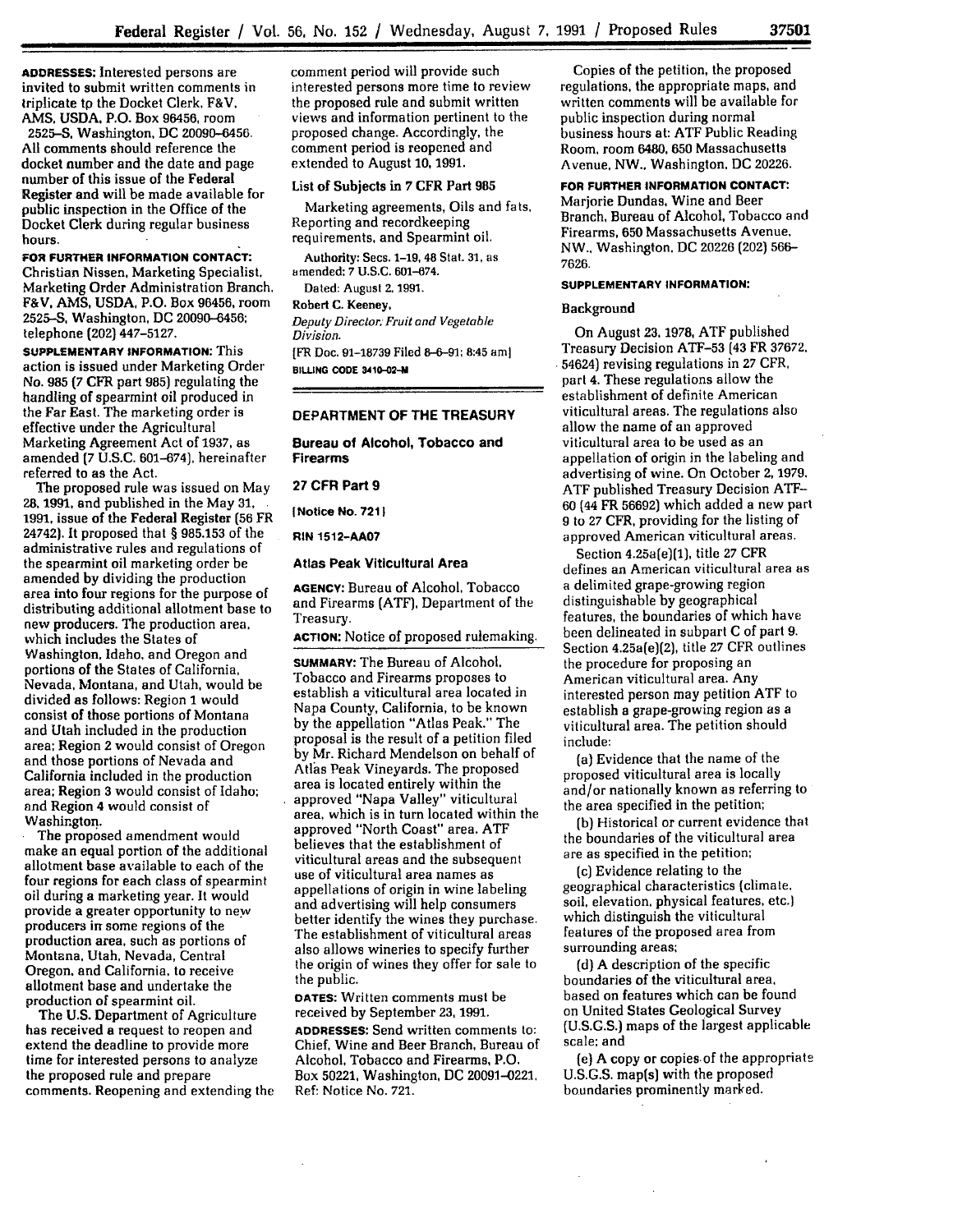# **Petition**

ATF received a petition proposing a viticultural area in Napa County, California, to be known as Atlas Peak. The proposal was submitted by Mr. Richard Mendelson, on behalf of Atlas Peak Vineyards, the first established winery in the proposed viticultural area. The proposed viticultural area is located six to ten miles north-northeast of Napa, California on the western slope of the Vaca Range (which separates Napa Valley and Sacramento Valley). As proposed, the "Atlas Peak". viticultural area includes the mountain of that name as well as the Foss Valley and portions of the Rector and Milliken Canyons. The proposed viticultural area has a land area of approximately 11,400 acres, with approximately **565** acres planted to vineyards. In addition to Atlas Peak Vineyards, one more winery is under construction. There are 14 commercial vineyards in the proposed area.

**If** the name Atlas Peak is adopted, then the use of Atlas Peak as a brand name is governed by 27 CFR 4.39(i), which means that (unless it is used in an existing certificate of label approval issued prior to July 7,1986) the brand name may not be used unless the wine meets the appellation of origin requirements for the viticultural area (not less than **85%** of the wine is derived from grapes grown within the boundaries of the viticultural area and the wine has been fully finished in the State in which the viticultural area is located).

# Evidence of Name

Atlas Peak is the most prominent feature of the proposed area at an elevation of 2663 feet. The petition states that the origina, derivation of the name "Atlas Peak" for the mountain and the surrounding Foss Valley remains unclear but that the name has been applied since at least 1875.

As evidence of the name, the petitioner provided copies of newspaper articles from the 1870s discussing the merits of Atlas Peak as a resort area. The first, from the July **10,** 1875, Napa County Recorder, describes Atlas Peak as the "divide between Foss and Capelle Valleys" and lists the fine scenery, the pure water, the moderate temperature and the dry air as its advantages over nearby areas for camping. The second article, in the November 18, **1876,** Napa County Recorder, described the health benefits of a visit to Atlas Peak. The petitioner also provided a copy of the Report of the Committee on the Establishment of a State Hospital for Consumptives to the California State Legislature in **1880.** Atlas Peak was

considered as a site for such a hospital on the basis of its "equability of temperature, freedom from fogs, or from harsh winds, the dryness of the atmosphere," and "abundant supply of pure water." The petitioner also states that "Atlas Peak" is the recognized name for the Foss Valley since the name is used for the valley's main road and only school.

# Viticultural **History**

According to the petition, the first vineyard, of **1000** vines, was planted in **1870 by** James Reed Harris. **By 1881,** Harris' vineyard had grown to **5** acres, and **by** 1893, to 47 acres. The petitioner provided an **1895** assessor's map marked with the locations of six vineyards shown **by** the assessor's records to be located within the proposed area. According to the petitioner, the vineyards in the Atlas Peak area survived the Phylloxera epidemic of the 1890s, but were abandoned after the enactment of Prohibition in 1920, and no new vines were planted until 1940. In that year, the first new vineyard was planted on Mead Ranch, in the southwest portion of the proposed area. Between the publication in **1951** and photorevision in **1968** of the two **U.S.G.S.** maps which contain the proposed area, six-new vineyards were added. Beginning in 1981, "several new vineyard plantings have been developed in the proposed viticultural area, often utilizing sites previously planted to vines in the 19th century.

The petitioner states that Zinfandel is presently the grape variety most recognized for its regional character, but he anticipates that as "young vineyards in the region reach maturity, other grapes varieties-including Cabernet Sauvignon and Chardonnay-may well receive individual recognition for their special character." The petitioner submitted samples of Zinfandel labels utilized by one California winery which identifies the grapes in the wine as being from the Atlas Peak area, as well as copies of the lists of offerings at the annual Napa Valley Wine Auctions of **1981, 1982** and **1988,** which show the source of grapes used in some of the Rutherford Hill wines as "Vines at the Giles Mead Ranch atop Atlas Peak."

#### **Proposed Boundary**

As indicated above, the petitioner requests designation of the mountain known as Atlas Peak and the surrounding Foss Valley as the Atlas Peak viticultural area. As evidence for the proposed boundary, the petitioner points out that the name "Atlas Peak" is used to designate the region's oldest access road with a route that traverses

Milliken Canyon and Foss Valley as well as Atlas Peak. The boundaries of the proposed area consist mainly of ridge lines which separate Atlas Peak and the Foss Valley from the surrounding valleys and canyons, such as Soda Canyon to the west; Wobden Valley and Capell Valley to the east; and Sage Canyon and Pritchard Hill to the north. The petitioner describes these canyons and valleys as different in history, climate and geology. The boundaries of the proposed "Atlas Peak" viticultural area may be found on two United States Geological Survey maps of the **7.5** minute series. The boundary is described in proposed **§** 9.140.

#### **Distinguishing Features**

The petitioner provided the following evidence relating to features which distinguish the proposed viticultural area from the surrounding areas:

# *Topography*

The proposed area's highest elevation is 2663 feet above sea level at the summit of Atlas Peak. The lowest points are **760** feet above sea level at the bottom of Rector Canyon, in the northwest comer of the proposed area, and 924 feet above sea level at the bottom of Milliken Canyon, in the southeastern portion of the area. Most of the proposed area, even the Foss Valley, which is described **by** the petitioner as an "elevated hanging valley," is more than 1400 feet above sea level. According to the petitioner, the topography, "an elevated valley surrounded **by** volcanic mountains of relatively shallow relief," is unusual for the area.

# *Soils*

According to a report prepared **by** Eugene L. Begg, Soils Consultant, and submitted by the petitioner, the soils of the proposed Atlas Peak area are predominantly volcanic in origin. The soil series reported within the area by the "Soil Survey of Napa County, California" (updated 1978), are Aiken, Boomer, Felta. Guenoc, and Hambright soils from andesite and basalt; the Forward soils from rhyolite; the Bale, Perkins, and Maxwell soils from valley fill alluvium; and the Henneke and Montara soils from serpentine. According to Mr. Begg's report, only the Henneke and Montara soils, which represent a small percentage of the soils within the proposed area, are from a non-volcanic source. By way of contrast, the soils in surrounding areas such as Soda Canyon, Capell Valley, Wooden Valley and Stags Leap are diverse since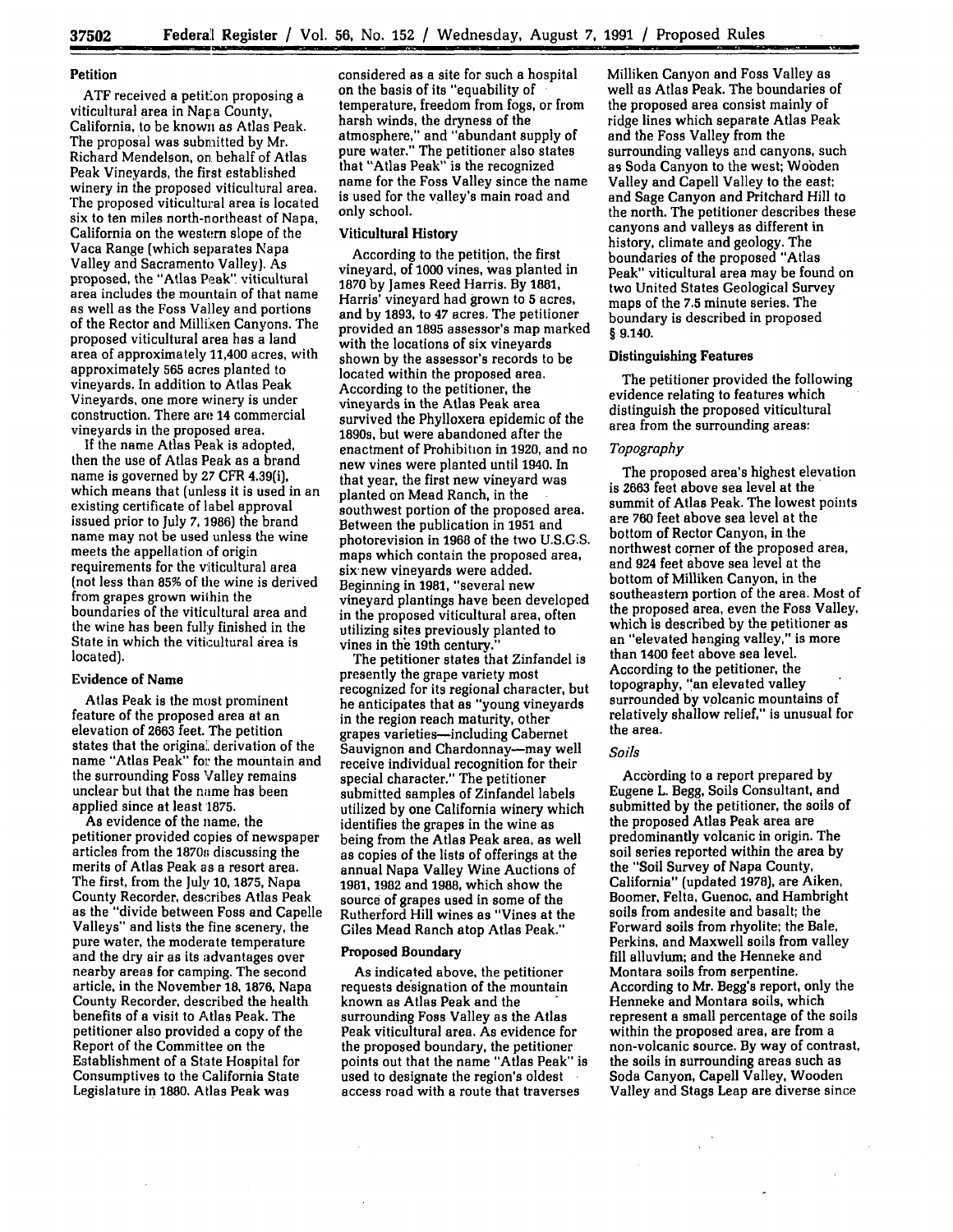they are derived from both volcanic and sedimentary rock sources.

# *Climate*

The petitioner included a separate report on the climate of the proposed area prepared by Michael Pechner, a consulting meteorologist, which<br>describes the proposed area as "very describes the proposed area as "very distinctive, and perhaps unique in Northern California." In support of this claim, the report describes the effect of the location and topography of the proposed area on the growing conditions. Although the area is only 40 miles from the Pacific ocean and subject to the afternoon and evening cooling which are characteristic of maritime influence, the area is free from the fogs which are drawn up into the rest of the Napa Valley. Mr. Pechner attributes the lack of fog to the fact that the proposed area is east of Napa, has a high elevation, and is connected to Napa Valley **by** narrow canyons. The report also indicates that cooling in the proposed area is influenced by the fact that the area is characterized **by** shallow volcanic soils and large areas of volcanic rock.

This contributes to radiant cooling,<br>resulting in late afternoon temperatures which can drop as much as 30 degrees in two hours, and in daily minimum temperatures which are usually lower than those in nearby Stags Leap, Yountville, or Napa. Finally, Mr. Pechner's report indicates that the annual rainfall in the Atlas Peak area is greater than in surrounding areas, "due to the terrain forcing the moist air masses of winter storms upward as they move inland along a southeasterly path from the coast, causing condensation." The report contrasts average rainfall within the Atlas Peak area of 37.5 inches per year with averages of **25** to **35** inches of rain per year in other parts of Napa Valley. According'to the petition, only Howell Mountain, "well to the north, has higher rainfall totals."

# Executive Order **12291**

It has been determined that this document is not a major regulation as defined in E.O. 12291 because it will not have an annual effect on the economy of **\$100** million or more; it will not result in a major increase in costs or prices for consumers, individual industries, Federal, State, or local government agencies or geographic regions; and it will not have significant adverse effects on competition, employment, investment, productivity, innovation, or on the ability of the United States-based enterprises to compete with foreignbased enterprises in domestic or export markets.

#### Regulatory Flexibility Act

It is hereby certified that this regulation will not have a significant economic impact on a substantial number of small entities. Accordingly, a regulatory flexibility analysis is not required because the proposal, if promulgated as a final rule, is not expected (1) to have significant secondary or incidental effects on a substantial number of small entities, or (2) to impose, or otherwise cause, a significant increase in the reporting, recordkeeping, or other compliance burdens on a substantial number of small entities.

# Paperwork Reduction Act

The provisions of the Paperwork Reduction Act of **1980,** Public Law 96- 511, 44 U.S.C. chapter **35,** and its implementing regulations, **5** CFR part **1320,** do not apply to this notice because no requirement to collect information is proposed.

### Public Participation

ATF requests comments from all interested persons concerning this proposed viticultural area. Comments received on or before the closing date will be carefully considered. Comments received after that date will be given the same consideration if it is practical to do so, but assurance of consideration cannot be given except as to comments received on or before the closing date. ATF will not recognize any material in comments as confidential. Comments may be disclosed to the public.

Any material which the commenter considers to be confidential or inappropriate for disclosure to the public should not be included in the comments. The name of the person submitting a comment is not exempt from disclosure. Any interested person who desires an opportunity to comment orally at a public hearing on the proposed regulations should submit his or her request, in writing, to the Director within the 45-day comment period. The Director, however, reserves the right to determine, in light of all circumstances, whether a public hearing will be held.

# Drafting Information

The principal author of this document is Marjorie Dundas, Wine and Beer Branch, Bureau of Alcohol, Tobacco and Firearms.

# List of Subjects in **27** CFR Part **9**

Administrative practices and procedures, Consumer protection, Viticultural areas, Wine.

#### Issuance

Title **27,** Code of Federal Regulations, part 9, American Viticultural Areas is amended as follows:

# **PART 9-AMERICAN VITICULTURAL AREAS**

Paragraph **1.** The authority citation for part 9 continues to read as follows:

#### Aulhority: **27 U.S.C. 205.**

Par. 2. The table of sections in subpart C is amended to add the title of § 9.140 to read as follows:

# **Subpart C-Approved American Viticultural Areas**

**Sec.**

**9.140 Atlas Peak.**

Par. **3.** Subpart **C** is amended **by** adding 9.140 to read as follows:

# **Subpart C-Approved American Viticultural Areas**

#### **§ 9.140 Atlas Peak.**

*(a) Name.* The name of the viticultural area described in this section is "Atlas Peak."

**(b)** *Approved maps.* The appropriate maps for determining the boundaries of the "Atlas Peak" viticultural area are **2 U.S.G.S.** (7.5 minute series] maps. They are titled:

**(1)** Yountville, Calif., **1951** (photorevised **1968);**

(2) Capell Valley, Calif., 1951 (photorevised 1968).

**(c)** *Boundary.* The Atlas Peak viticultural area is located in portions of Napa County, in the State of California. The boundary is as follows:

**(1)** The beginning point is Haystack (peak) in section 21, T. **7** N., R. 4 W. on the Yountville, California, U.S.G.S. map;

(2) From the beginning point, the boundary follows a straight line in a southeasterly direction, until it reaches the highest point of the unnamed peak (1443 feet elevation) on the boundary of sections 21 and 28 of T. **7 N.,** R. 4 W. on the Yountville map;

**(3)** The boundary then proceeds southeast in a straight line to an unnamed pass with an elevation of 1485 feet, located on Soda Canyon Road;

(4) The boundary then turns east and proceeds in a straight line